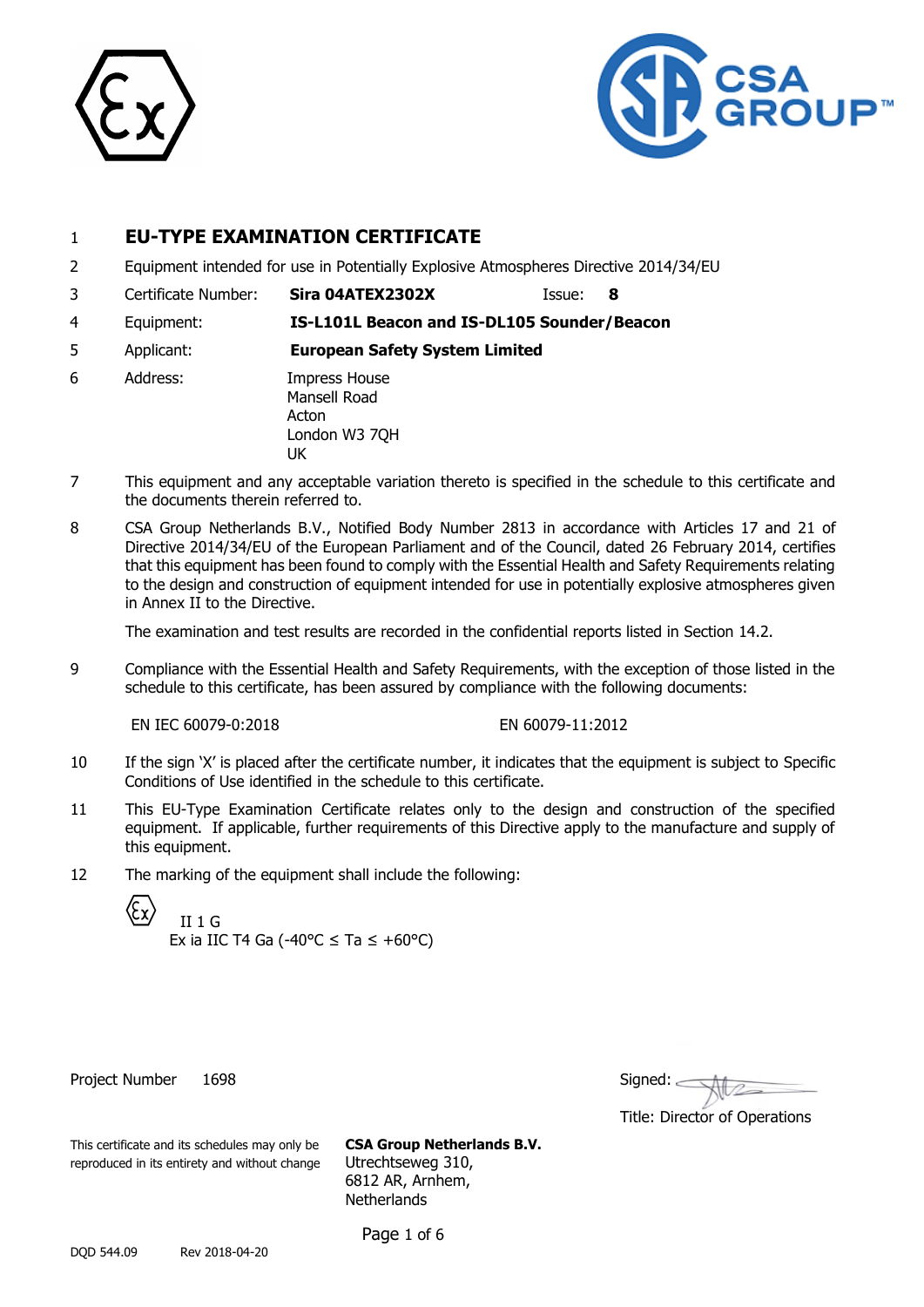



## **EU-TYPE EXAMINATION CERTIFICATE Sira 04ATEX2302X**

**Issue 8**

#### 13 **DESCRIPTION OF EQUIPMENT**

The IS-L101L Beacon is designed to provide a flashing warning when activated. It consists of two printed circuit board assemblies, one containing the main circuit and the other several LEDs. These are mounted inside an IP 66, flame retardant, ABS enclosure that is fitted with a transparent polycarbonate 'lens'. Two, alternative LED boards may be fitted, each being fitted with different types of LED.

External connections are made to terminals mounted on the main printed circuit board via cable entry devices mounted in the walls of the enclosure.

| Terminal + w.r.t. Terminal:    | $U_i = 28 V$<br>$I = 660 \text{ mA}$<br>$Pi = 1.2 W$<br>$Ci = 0$<br>$Li = 0$ |
|--------------------------------|------------------------------------------------------------------------------|
| Terminal S+ w.r.t. Terminal S: | $U_0 = 16.8 V$<br>$I_0 = 660 \text{ mA}$<br>$Po = 1.2 W$                     |

The parameters above are based on Terminal + being considered internally electrically connected to Terminal S+ via internal voltage clamping zener diodes of maximum voltage 16.8V and Terminal - being considered internally electrically connected to Terminal S –.

| <b>Terminals Ac.Sw:</b> | $U_0 = 16.8V$   |
|-------------------------|-----------------|
|                         | $I_0 = 3.61$ mA |
|                         | $Po = 15.2$ mW  |

**Variation 1** - This variation introduced the following changes:

- i. Following appropriate re-assessment to demonstrate compliance with the requirements of the latest standards, the documents originally listed in section 9, EN 50014: 1997 + A1 and A2, EN 50020: 2002 and EN 50284: 1999, were replaced by those currently listed, the markings in section 12 were updated accordingly.
- ii. The IS-L101L Beacon was changed to modify the PCB track and component layout.

**Variation 2** - This variation introduced the following change:

i. The use of a cast aluminium enclosure material as an alternative to the existing plastic material was approved. The Special conditions for Safe Use were amended to reflect this change.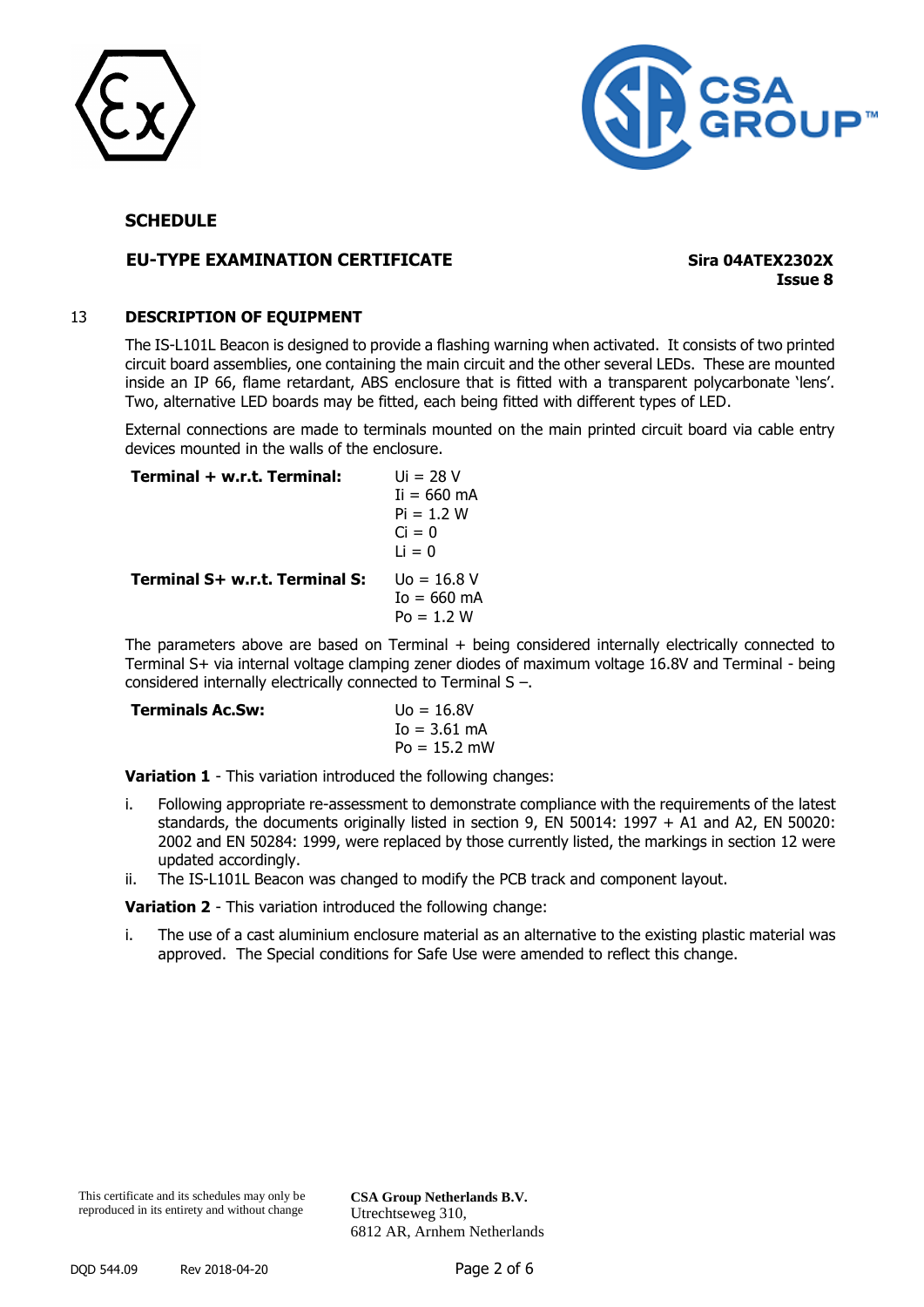



## **EU-TYPE EXAMINATION CERTIFICATE Sira 04ATEX2302X**

**Issue 8**

**Variation 3** - This variation introduced the following change:

i. It was clarified that the cast aluminium enclosure versions that were first recognised in Issue 4 of this certificate are in fact the model IS-DL105 Combined Sounder/Beacon; to account for the new model, the Special Conditions for Safe Use and associated drawings were reviewed and revised accordingly. The IS-DL105 is described below:

The IS-DL105 Sounder/Beacon is designed to provide an audible and flashing warning when activated. It consists of three printed circuit board assemblies, one for the sounder, connected to an inductive sounder transducer; and two printed circuit board assemblies for the beacon, one containing the main circuit and the other several LEDs.

These are mounted in an IP 66, cast aluminium enclosure with a borosilicate glass dome. External connections are made to terminals mounted on the printed circuit board via a cable entry device mounted in the wall of the enclosure.

Two alternative LED boards may be fitted, each being fitted with different types of LED. External connections are made to terminals mounted on the main printed circuit board via cable entry devices mounted in the walls of the enclosure.

| The barrier may be connected either to the Sounder or to the Beacon, as shown below: |           |                                                        |
|--------------------------------------------------------------------------------------|-----------|--------------------------------------------------------|
| Sounder PCBA                                                                         | <b>OR</b> | Beacon PCBA                                            |
| Input to Terminals $+$ w.r.t. Terminal:                                              |           | Input to Terminals $+$ w.r.t. Terminals $-$ :          |
| $U_i = 28 V$                                                                         |           | $Ui = 28 V$                                            |
| $\text{I}$ i = 93 mA                                                                 |           | $\text{I}i = 93 \text{ mA}$                            |
| $Pi = 660$ mW                                                                        |           | $Pi = 660$ mW                                          |
| $Ci = 0$                                                                             |           | $Ci = 0$                                               |
| $Li = 0$                                                                             |           | $Li = 0$                                               |
| In addition, a diode return barrier or isolator                                      |           | The output parameters at Terminal $S+$ w.r.t. Terminal |
| may be connected to Terminal S2 w.r.t.                                               |           | S-are:                                                 |
| $Terminal - and Terminal S3 w.r.t. Terminal -$                                       |           | $U_0 = 16.8 V$                                         |
| with the following parameters:                                                       |           | $I_0 = 93$ mA                                          |
| $Ui = 28 V$                                                                          |           | $Po = 660m$ W                                          |
| $\mathbf{I} \mathbf{i} = 0$                                                          |           | These are based on $Terminal + being considered$       |
|                                                                                      |           | internally electrically connected to Terminal S+ via   |
|                                                                                      |           | internal voltage clamping zener diodes of maximum      |
|                                                                                      |           | voltage 16.8V and Terminal - being considered          |
|                                                                                      |           | internally electrically connected to Terminal S -.     |
|                                                                                      |           | The output parameters at Terminals Ac.Sw are:          |
|                                                                                      |           | $U_0 = 16.8 V$                                         |
|                                                                                      |           | $Io = 3.61$ mA                                         |
|                                                                                      |           | $Po = 15.2$ mW                                         |

Sounder and Beacon powered through a single barrier

This certificate and its schedules may only be reproduced in its entirety and without change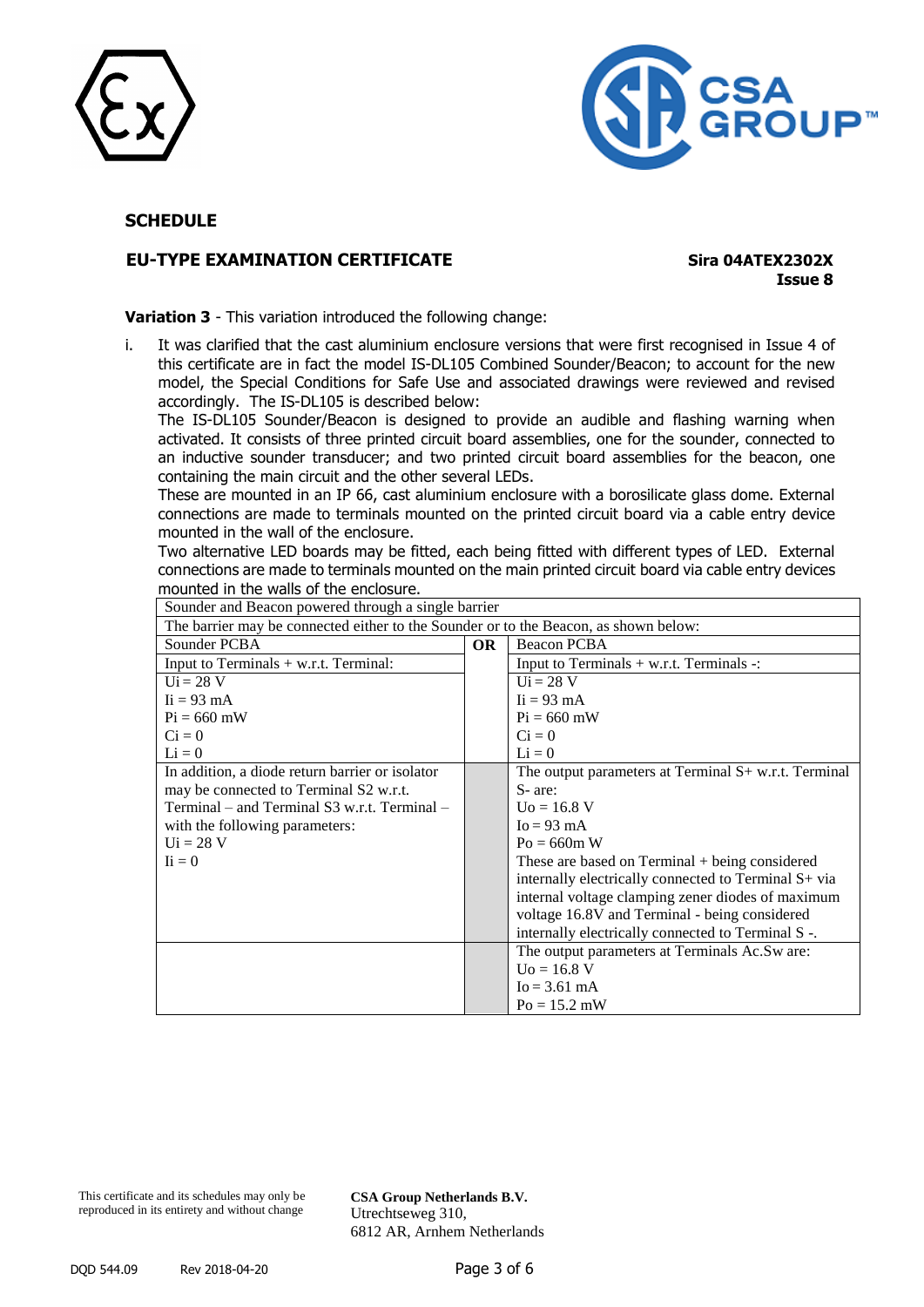



## **EU-TYPE EXAMINATION CERTIFICATE Sira 04ATEX2302X**

# **Issue 8**

Sounder and Beacon powered through two separate barriers One barrier may be connected to the Sounder and a second to the Beacon, as shown below. The Sounder and Beacon shall be regarded as separate intrinsically safe circuits and shall not be electrically connected to each other.

| Sounder PCBA                                    | <b>AND</b> | Beacon PCBA                                            |
|-------------------------------------------------|------------|--------------------------------------------------------|
| Input to Terminals $+$ w.r.t. Terminal -:       |            | Input to Terminals $+$ w.r.t. Terminals $-$ :          |
| $Ui = 28 V$                                     |            | $Ui = 28 V$                                            |
| $\text{I}$ i = 93 mA                            |            | $\text{I}i = 660 \text{ mA}$                           |
| $Pi = 660$ mW                                   |            | $Pi = 1.2 W$                                           |
| $Ci = 0$                                        |            | $Ci = 0$                                               |
| $Li = 0$                                        |            | $Li = 0$                                               |
| In addition, a diode return barrier or isolator |            | The output parameters at Terminal $S+$ w.r.t. Terminal |
| may be connected to Terminal S2 w.r.t.          |            | S- are:                                                |
| $Terminal - and Terminal S3 w.r.t. Terminal -$  |            | $U_0 = 16.8 V$                                         |
| with the following parameters:                  |            | $I_0 = 660$ mA                                         |
| $Ui = 28 V$                                     |            | $Po = 1.2 W$                                           |
| $\mathbf{I} \mathbf{i} = 0$                     |            | These are based on $Terminal + being considered$       |
|                                                 |            | internally electrically connected to Terminal S+ via   |
|                                                 |            | internal voltage clamping zener diodes of maximum      |
|                                                 |            | voltage 16.8V and Terminal - being considered          |
|                                                 |            | internally electrically connected to Terminal S -.     |
|                                                 |            | The output parameters at Terminals Ac.Sw are:          |
|                                                 |            | $U_0 = 16.8 V$                                         |
|                                                 |            | $Io = 3.61$ mA                                         |
|                                                 |            | $Po = 15.2$ mW                                         |

**Variation 4** - This variation introduced the following changes:

i. Following appropriate assessment to demonstrate compliance with the latest technical knowledge, the documents previously listed, EN 60079-0:2006, EN 60079-11:2007and EN 60079-26:2007 were replaced by EN 60079-0:2012, EN 60079-11:2012 and IEC 60079-26:2014 Ed 3.0.

**Variation 5** - This variation introduced the following changes:

- i. Following appropriate assessment to demonstrate compliance with the latest technical knowledge, the document previously listed, EN 60079-0:2012 was replaced by EN IEC 60079-0:2018.
- ii. IEC 60079-26:2014 Ed 3.0 was removed as IEC 60079-26 is not applicable to Ex ia Ga equipment.

#### 14 **DESCRIPTIVE DOCUMENTS**

#### 14.1 **Drawings**

Refer to Certificate Annexe.

#### 14.2 **Associated Sira Reports and Certificate History**

| Issue | Date.            | Report no. | Comment                                                                   |
|-------|------------------|------------|---------------------------------------------------------------------------|
|       | 24 November 2004 | R52A12120A | The release of the prime certificate.                                     |
|       | 14 October 2005  | R52A14095A | Issued to introduce the changes described in report<br>number R52A14095A. |

This certificate and its schedules may only be reproduced in its entirety and without change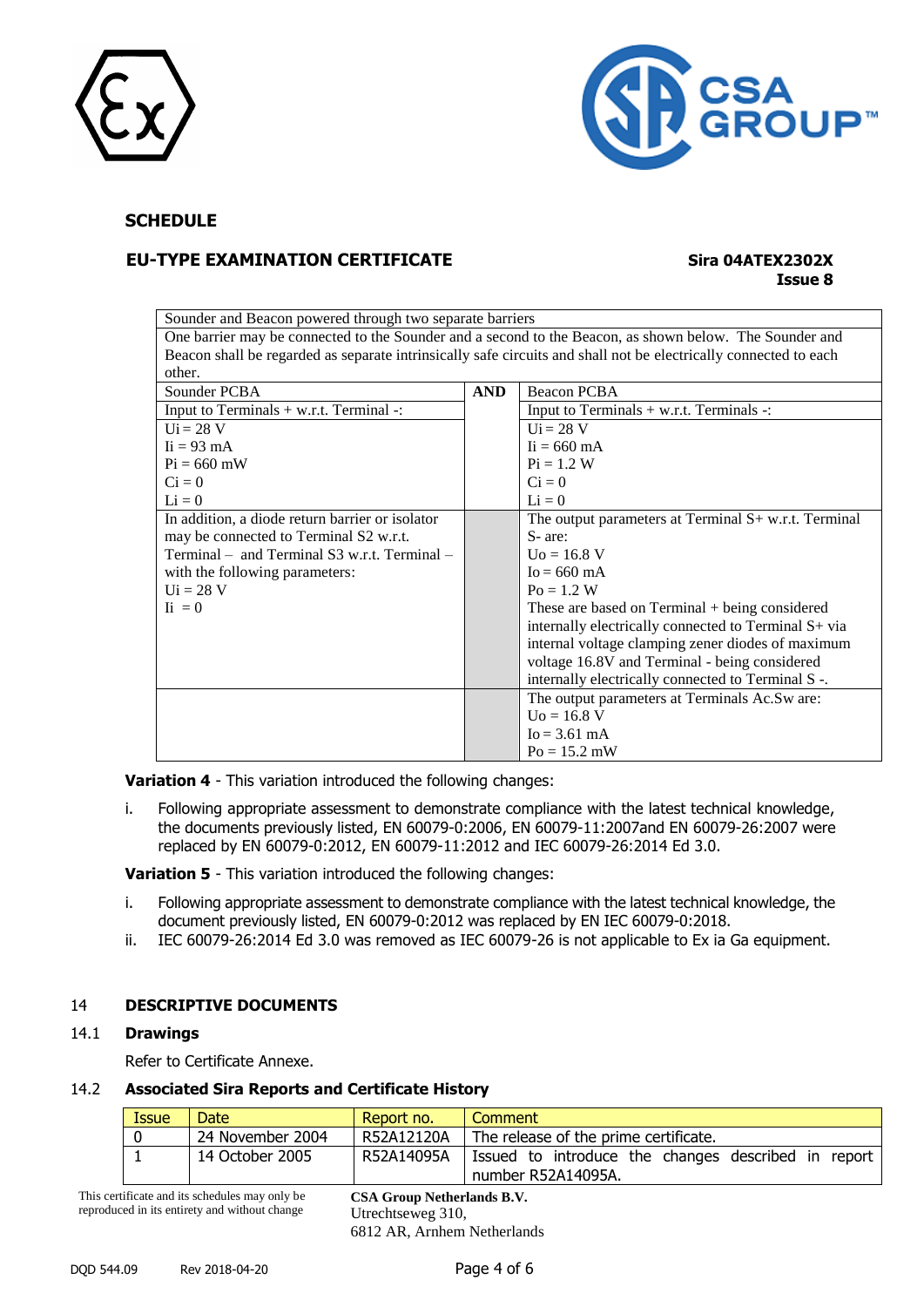



## **EU-TYPE EXAMINATION CERTIFICATE Sira 04ATEX2302X**

## **Issue 8**

| 2 | 18 August 2006    | R52A15304A | Issued to introduce the changes described in report<br>number R52A15304A                                                                                                                                                                                                                                                                                                                                                                                                                                                                                                                                                                                                                 |
|---|-------------------|------------|------------------------------------------------------------------------------------------------------------------------------------------------------------------------------------------------------------------------------------------------------------------------------------------------------------------------------------------------------------------------------------------------------------------------------------------------------------------------------------------------------------------------------------------------------------------------------------------------------------------------------------------------------------------------------------------|
| 3 | 23 November 2009  | R20910A    | This Issue covers the following changes:<br>All previously issued certification was rationalised into<br>a single certificate, Issue 3, Issues 0 to 2 referenced<br>above are only intended to reflect the history of the<br>previous certification and have not been issued as<br>documents in this format.<br>The introduction of Variation 1.                                                                                                                                                                                                                                                                                                                                         |
| 4 | 08 August 2013    | R28860A/00 | The introduction of Variation 2.                                                                                                                                                                                                                                                                                                                                                                                                                                                                                                                                                                                                                                                         |
| 5 | 31 October 2013   | R31828A/00 | The introduction of Variation 3.                                                                                                                                                                                                                                                                                                                                                                                                                                                                                                                                                                                                                                                         |
| 6 | 23 February 2015  | R70006449B | The introduction of Variation 4.                                                                                                                                                                                                                                                                                                                                                                                                                                                                                                                                                                                                                                                         |
| 7 | 05 September 2019 | R80009717A | This Issue covers the following changes:<br>EC Type-Examination Certificate in accordance with<br>94/9/EC updated to EU Type-Examination Certificate<br>in accordance with Directive 2014/34/EU. (In accordance<br>with Article 41 of Directive 2014/34/EU, EC Type-Examination<br>Certificates referring to 94/9/EC that were in existence prior to the<br>date of application of 2014/34/EU (20 April 2016) may be<br>referenced as if they were issued in accordance with Directive<br>2014/34/EU. Variations to such EC Type-Examination Certificates<br>may continue to bear the original certificate number issued prior to<br>20 April 2016.)<br>The introduction of Variation 5. |
| 8 | 15th October 2019 | 1698       | Transfer of certificate Sira 04ATEX2302X from Sira<br>Certification Service to CSA Group Netherlands B.V                                                                                                                                                                                                                                                                                                                                                                                                                                                                                                                                                                                 |

#### 15 **SPECIAL CONDITIONS FOR SAFE USE** (denoted by X after the certificate number)

- 15.1 The enclosure of the IS-L101L Beacon is non-conducting and may generate an ignition-capable level of electrostatic charges under certain extreme conditions. The user should ensure that the equipment is not installed in a location where it may be subjected to external conditions that might cause a build-up of electrostatic charges on non-conducting surfaces, additionally, cleaning of the equipment should be done only with a damp cloth.
- 15.2 The equipment has an ingress protection rating of IP 66. However, if it has been supplied without cable entry devices, then the user shall ensure that the devices that are fitted will provide an ingress protection that is appropriate to the environment in which it is installed i.e. IP20 or better. If only one of the two cable entries are used, then the unused entry shall be fitted with a blanking device that ensures ingress protection appropriate to the environment in which it is installed i.e. IP20 or better.
- 15.3 The enclosure of the IS-DL105 Sounder/Beacon is manufactured from cast aluminium. In rare cases, ignition sources due to impact and friction sparks could occur. This shall be considered during installation, particularly if the equipment is installed in an area requiring Equipment Protection Level Ga.
- 15.4 When the IS-DL105 Sounder/Beacon is powered via two separate barriers, they shall be installed as separate intrinsically safe circuits; the Sounder shall not be electrically connected to the Beacon and they shall not share a common return line.

This certificate and its schedules may only be reproduced in its entirety and without change **CSA Group Netherlands B.V.** Utrechtseweg 310, 6812 AR, Arnhem Netherlands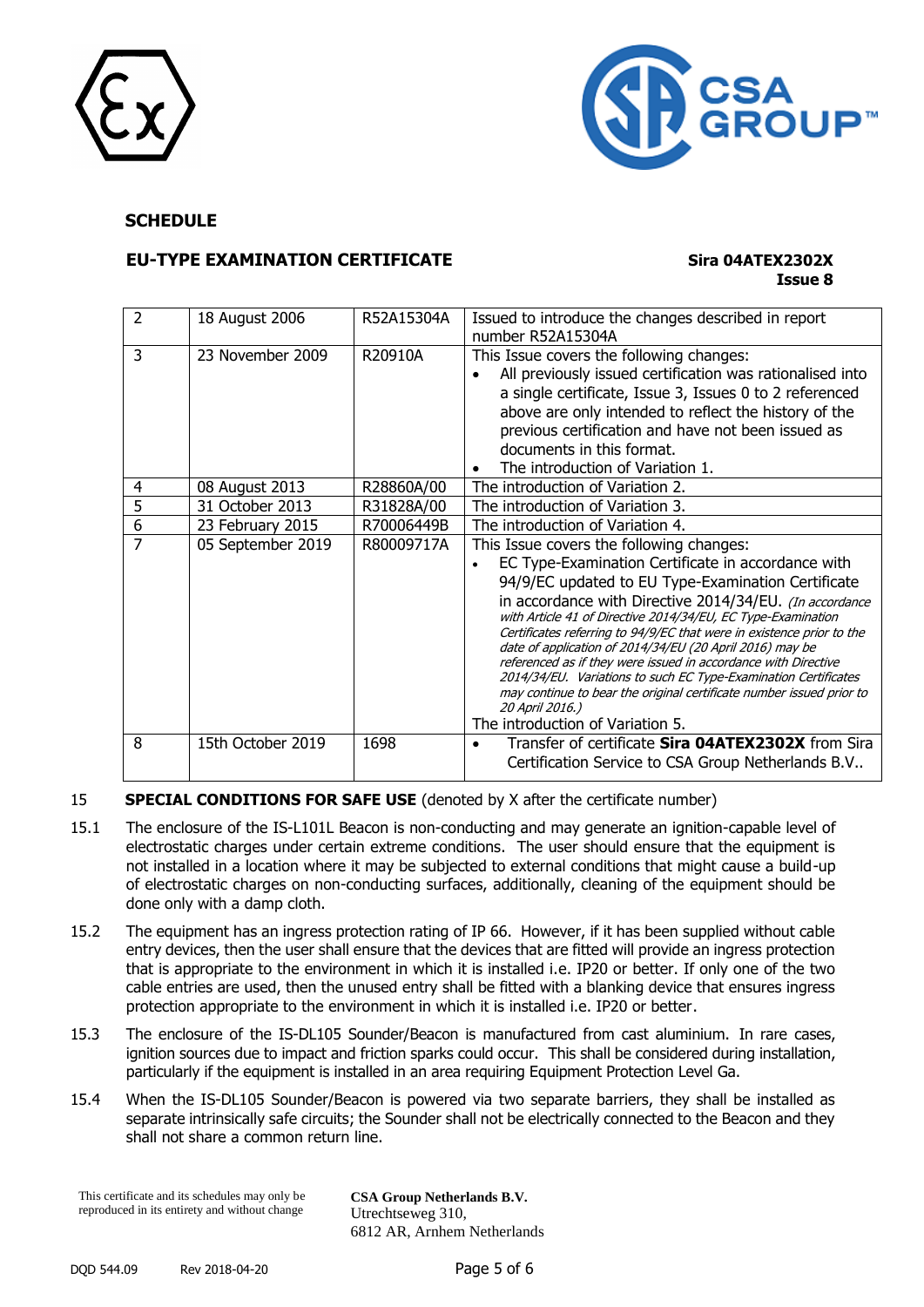



#### **EU-TYPE EXAMINATION CERTIFICATE Sira 04ATEX2302X**

**Issue 8**

#### 16 **ESSENTIAL HEALTH AND SAFETY REQUIREMENTS OF ANNEX II** (EHSRs)

The relevant EHSRs that are not addressed by the standards listed in this certificate have been identified and individually assessed in the reports listed in Section 14.2.